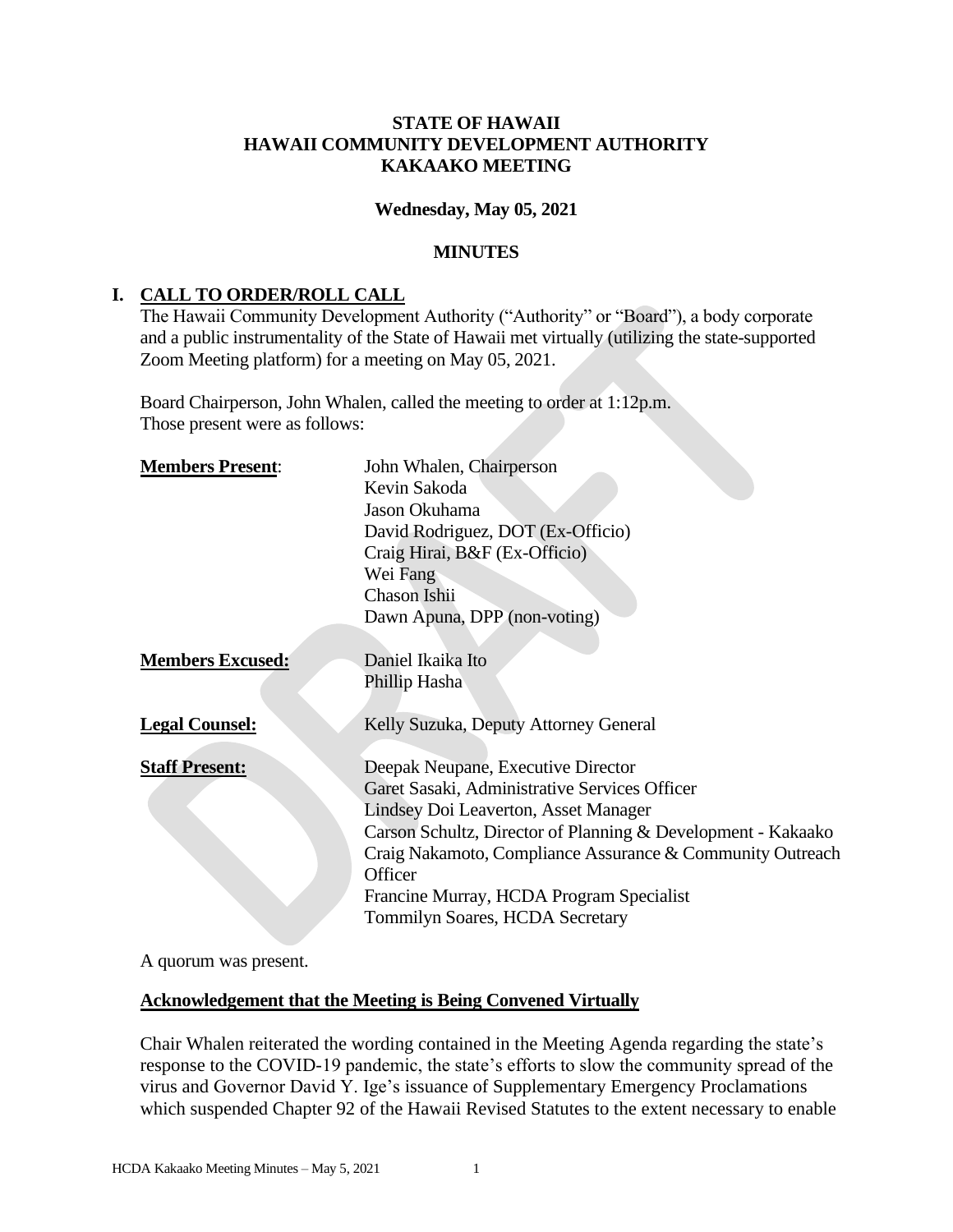public boards and commissions to conduct business without holding meetings open to the public.

With regard to the foregoing, Chair Whalen reiterated wording contained in the Meeting Agenda noting that HCDA welcomes public attendance via the Zoom link and HCDA's YouTube Channel contained in the meeting agenda, HCDA also welcomes public comment and public participation via submission of written and or verbal testimony (consistent with the social distancing guidelines and Emergency Proclamation directives in effect).

Chair Whalen stated that individuals, if any, from the public who have requested to provide testimony are on standby and will be permitted to speak during the public testimony session of the specific agenda item.

## **II. APPROVAL OF MINUTES**

Regular Meeting Minutes of April 7, 2021

Minutes were approved as presented.

#### **III.ACTION ITEM**

Authorize the Executive Director to Execute a Right of Entry Agreement and a Grant of Easement, Substantially in the Forms Attached, with the State of Hawaii Department of Transportation for the Purposes of Constructing and Maintaining the Ala Moana Boulevard Elevated Pedestrian Walkway Bridge Project Located at Oahu Tax Map Key No. (1) 2-1- 058: 132 in Kakaako Makai.

HCDA Asset Manager, Lindsey Leaverton Doi, provided a summary of the staff report.

Chair Whalen asked for questions or comments from board members.

There were no questions or comments from board members.

#### **Public Testimony**

Chair Whalen called for public testimony. There was no public testimony.

#### **Motion**

Member Rodriguez motioned for the board to authorize the Executive Director to execute a Right of Entry agreement and a Grant of Easement, substantially in the forms attached, with the state of Hawaii Department of Transportation for the purposes of constructing and maintaining the Ala Moana Boulevard elevated pedestrian walkway bridge project located at Oahu Tax Map Key No. (1) 2-1-058:132 in Kakaako Makai.

Member Sakoda seconded the motion.

Ms. Leaverton Doi conducted the roll call vote. Motion passed with 7 votes and 2 excused.